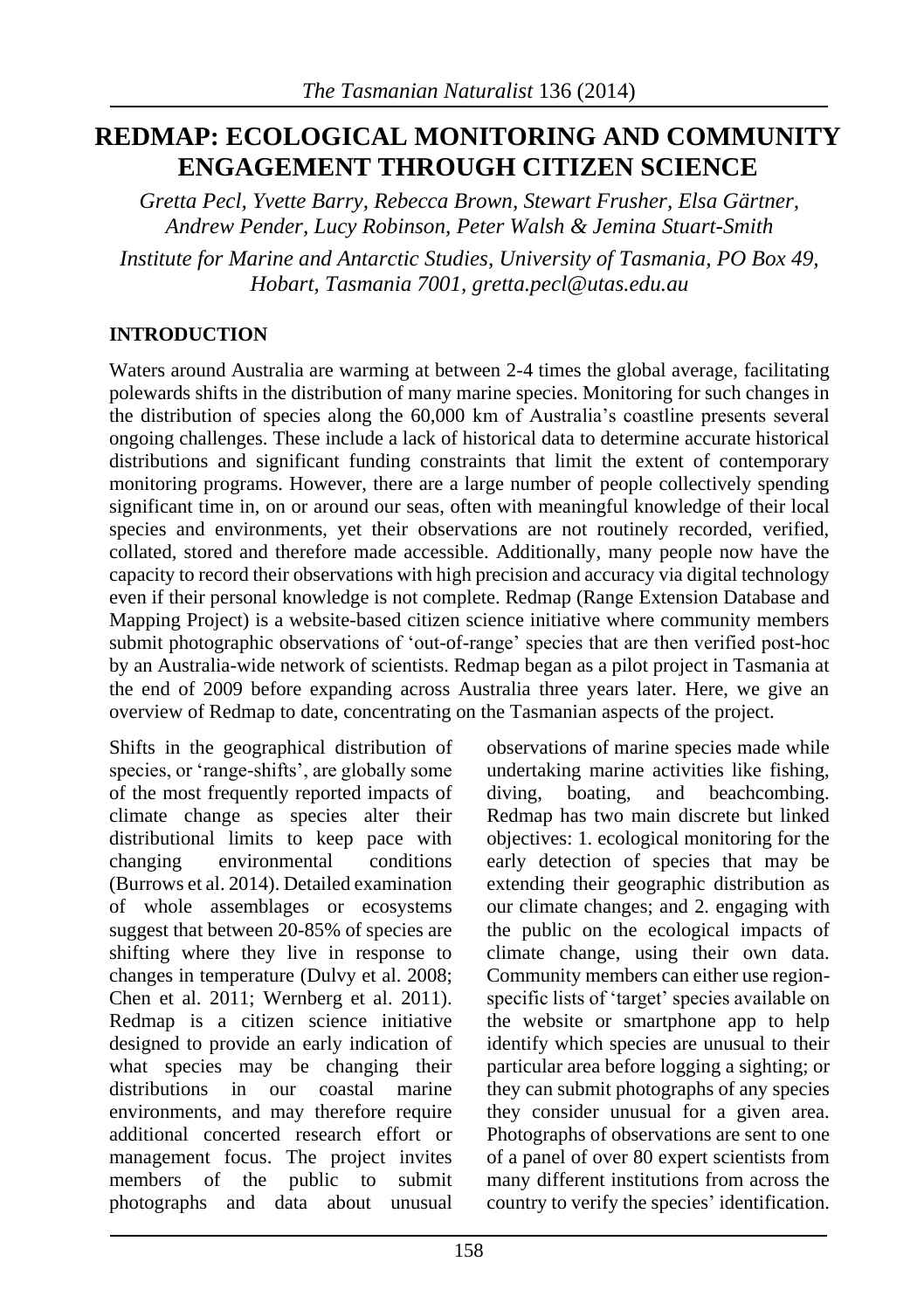After verification, sightings are displayed on the website and the observer is sent detailed feedback on their observation via email.

To date, divers, fishers and beachgoers around Australia have reported 1060+ sightings on Redmap, via the smartphone app or directly to the website (www.redmap.org.au), with over half of these sightings made around the Tasmanian coastline (Figure 1). Most of the sightings submitted are observations of only one individual; however, many are of schools or groups of animals and so the actual number of individuals observed is much higher. Nearly a third of the verified observations were considered uncommon where they were spotted i.e. they were south of their known home ranges. Many of the sightings that were not designated as technically 'outof-range' have been valuable for improving our knowledge of the distribution of poorly known or rare species.



**Figure 7.** Map highlighting the locations of community observations submitted to Redmap within Tasmania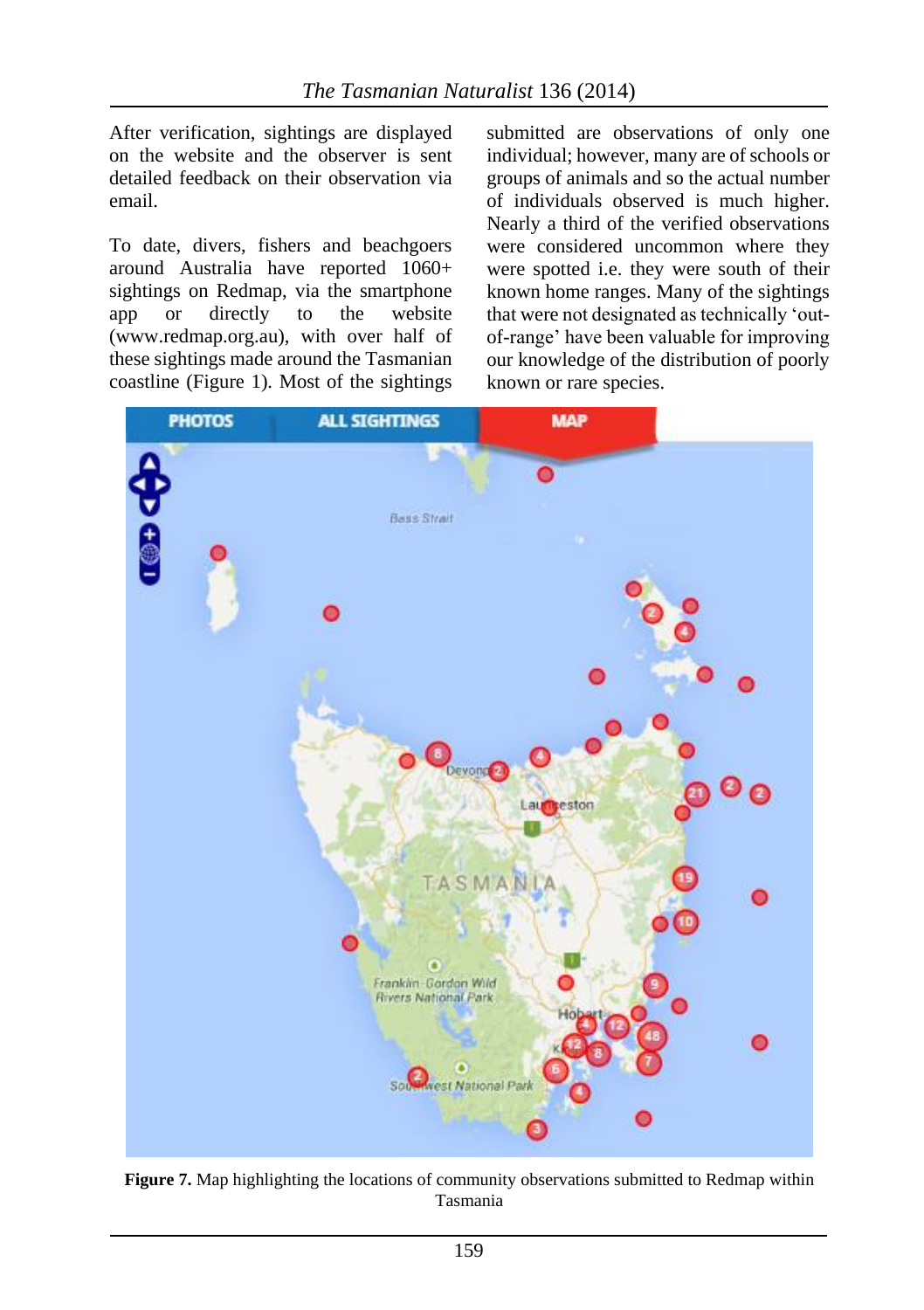

**Plate 1.** The eastern rock lobster (*Sagmariasus verreauxi*) is the most reported species on the Redmap website, observed in areas along the Tasmanian east coast that are not considered part of its historical range



**Plate 2.** A juvenile mosaic leatherjacket (*Eubalichthys mosaicus*) was spotted off Maria Island by Redmap member Antonia Cooper in June this year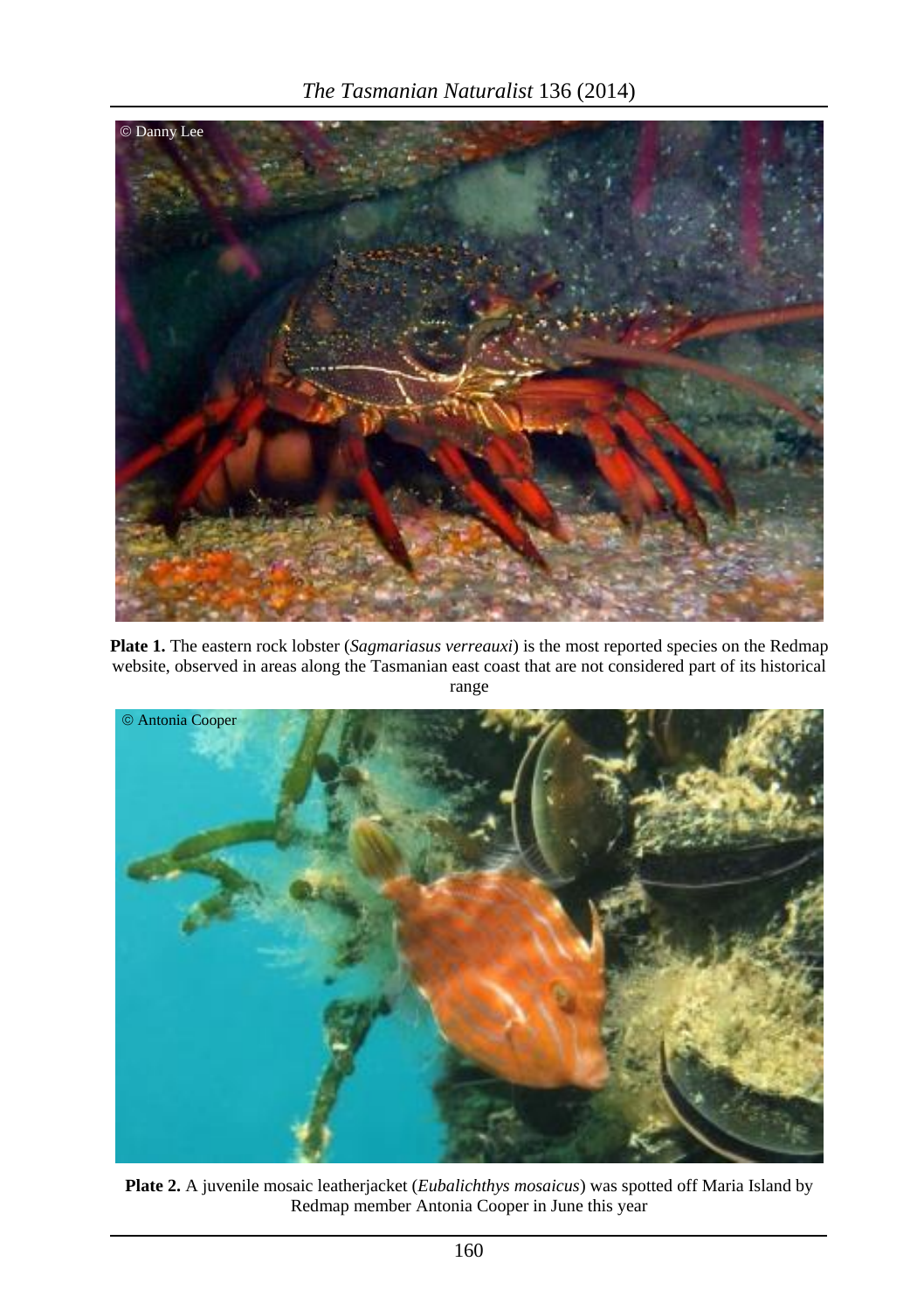The eastern rock lobster *Sagmariasus verreauxi* (Plate 1) – venturing down Tasmania's east coast – is to date the most logged species on Redmap and is thus far showing "high" confidence as potential range extending species (Robinson et al. in press). This species has been recorded intermittently in Tasmanian waters over several decades; however, we are now seeing groups of 35+ adults and sub-adults on the east coast, as well as frequent observations of individuals. Other commonly reported 'out-of-range' species in Tasmania include zebrafish (*Girella zebra*), yellowtail kingfish (*Seriola lalandi*), white-ear (*Parma microlepis*), herring cale (*Olisthops cyanomelas*), luderick (*Girella tricuspidata*), old wife (*Enoplosus armatus*), and snapper (*Pagrus auratus*). To confidently quantify how far a species has shifted its marine postcode south we need to collate more data over a longer time frame. However, a qualitative level of confidence in potential range extensions in Tasmanian species was estimated (Robinson et al. in press) and information on the raw data that is submitted to Redman shows some individual sightings logged in Tasmania (Figure 1) and how far south they were spotted from their usual poleward range boundary (Table 1). Some observations are clearly significant: for example, the juvenile mosaic leatherjacket (*Eubalichthys mosaicus*) spotted off Maria Island by Redmap member Antonia Cooper in June this year (Plate 2). This species is not normally found in southern Tasmania in mid-winter. Juveniles of potential rangeextending species recorded in colder months are particularly important as they indicate the prospect of species being able to survive (and therefore reproduce) throughout the year, increasing their likelihood of establishing a population (Bates et al. 2014).

| <b>Species</b> |                                                                    | <b>Month</b><br>m.<br>spotted | Where               | Distance (km) south<br>of southerly range |
|----------------|--------------------------------------------------------------------|-------------------------------|---------------------|-------------------------------------------|
|                | Onespot puller<br>(Chromis hypsilepis)                             | August                        | St Helens           | 68km                                      |
|                | Mosaic<br>leatherjacket<br>(Eubalichthys<br>mosaicus)              | June                          | Maria<br>Island     | 127km                                     |
|                | Snapper<br>(Pagrus auratus)                                        | March                         | Blackmans<br>Bay    | 173km                                     |
|                | Eastern rock<br>lobster<br><i><b>Sagmariasus</b></i><br>verreauxi) | Feb                           | Tasman<br>Peninsula | 190km                                     |
|                | Green moray<br>Gymnothorax<br>prasinus)                            | May                           | St Helens           | 195km                                     |
|                | White-ear<br>(Parma microlepis)                                    | March                         | Freycinet           | 203km                                     |
|                | <b>Eastern King</b><br>Prawn<br><i>(Melicertus</i><br>plebeius)    | April                         | Hobart              | 273km                                     |

**Table 4.** Examples of sightings submitted to Redmap Tasmania that were 'out-of-range' i.e. south of their expected distributions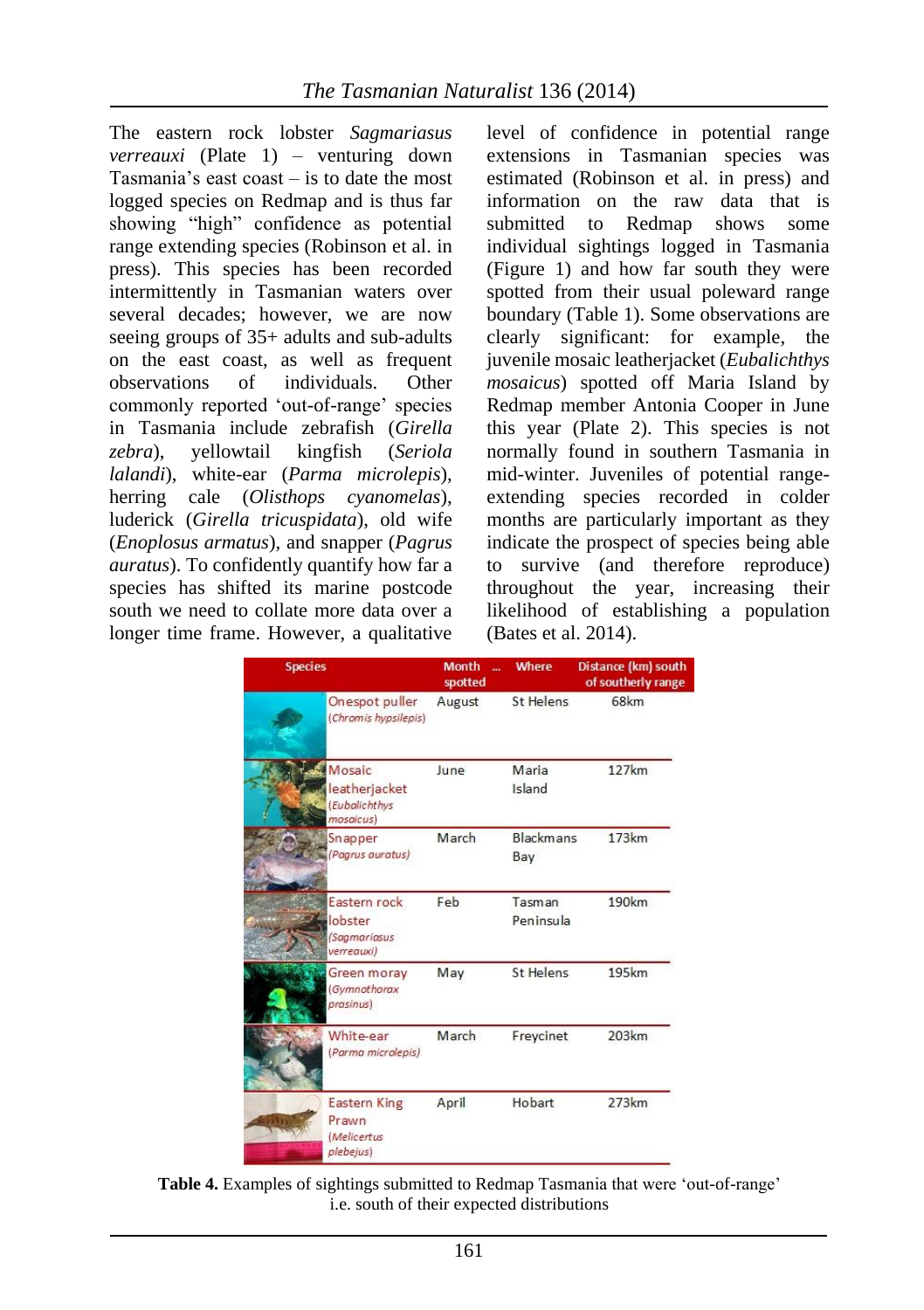To synthesise what the out-of-range observations submitted to Redmap may mean in terms of potential range shifts of species, the Redmap team developed a qualitative rapid assessment tool to classify levels of confidence (i.e. high, medium and low) in potential range extensions for a variety of Redmap-listed species in Tasmania. This method was adapted from those used in the early detection of invasive species, and included data submitted by Redmap contributors over a three year time period (2009-2012). The assessment considered the confidence with which we could determine the historical range limits, factors that would influence detectability of species, and the temporal consistency of out-of-range observations. In consultation with many of the fishers and divers that submitted their observations to Redmap, this assessment was drafted and published as a 'report card' for public dissemination of the project results (www.redmap.org.au/ article/the-redmap-tasmania-report-card/).

The process behind the report card was quite novel and so the report card has been extended and drafted as a journal article for scientific dissemination (Robinson et al. in press). Additionally, Redmap has contributed small but influential contributions to a number of significant studies (Johnson et al. 2011; Last et al. 2011; Madin et al. 2012; Ramos et al. in press; Ramos et al. 2014).

# **CONCLUSION**

Ocean temperatures around most parts of the Australian coast have warmed at over twice the global average, and even faster off the eastern coast of Tasmania (Hobday & Pecl 2014). This increase in temperature is facilitating a significant change in the distribution of Tasmania's marine species (Last et al. 2011; Johnson et al. 2011). Through Redmap we are hoping to develop a longer-term record of verified observations of out-of-range species in Tasmanian waters to add to the data available from traditional scientific surveys, and also the growing database of Reef Life Survey (reeflifesurvey.com).

Citizen science is becoming an important tool for monitoring and evaluating local and global environmental change (Parmesan & Yohe 2003; Silvertown 2009). Through the interest and dedication of Tasmanian fishers, divers and beachcombers, Redmap data can make significant contributions to our growing understanding of how Tasmanian marine ecosystems are changing over time. Importantly, Redmap is also playing a major role in communicating with the general public about the importance of Tasmania's marine ecosystem, and how this may be changing over time.

## **HOW YOU CAN HELP!**

If you catch or see a fish that you find "unusual" in your local seas, share your sighting and photo on the Redmap app or redmap.org.au. The continued support of fishers and divers will, over time, allow Redmap to better understand and predict changes in the distributions of Australia's marine life. There are however many other ways you can assist Redmap, and you don't even have to get wet. For more information visit this page:

http://www.redmap.org.au/about/how-youcan-help-redmap/

# **ACKNOWLEDGEMENTS**

We extend our sincere thanks to the many Tasmanian 'Redmappers' who have contributed valuable data to Redmap, as well as the many scientists who contribute their time 'inkind' to verify every observation submitted. We are grateful to the many different community and industry groups that have supported Redmap extensively over the last few years, as have several small businesses and government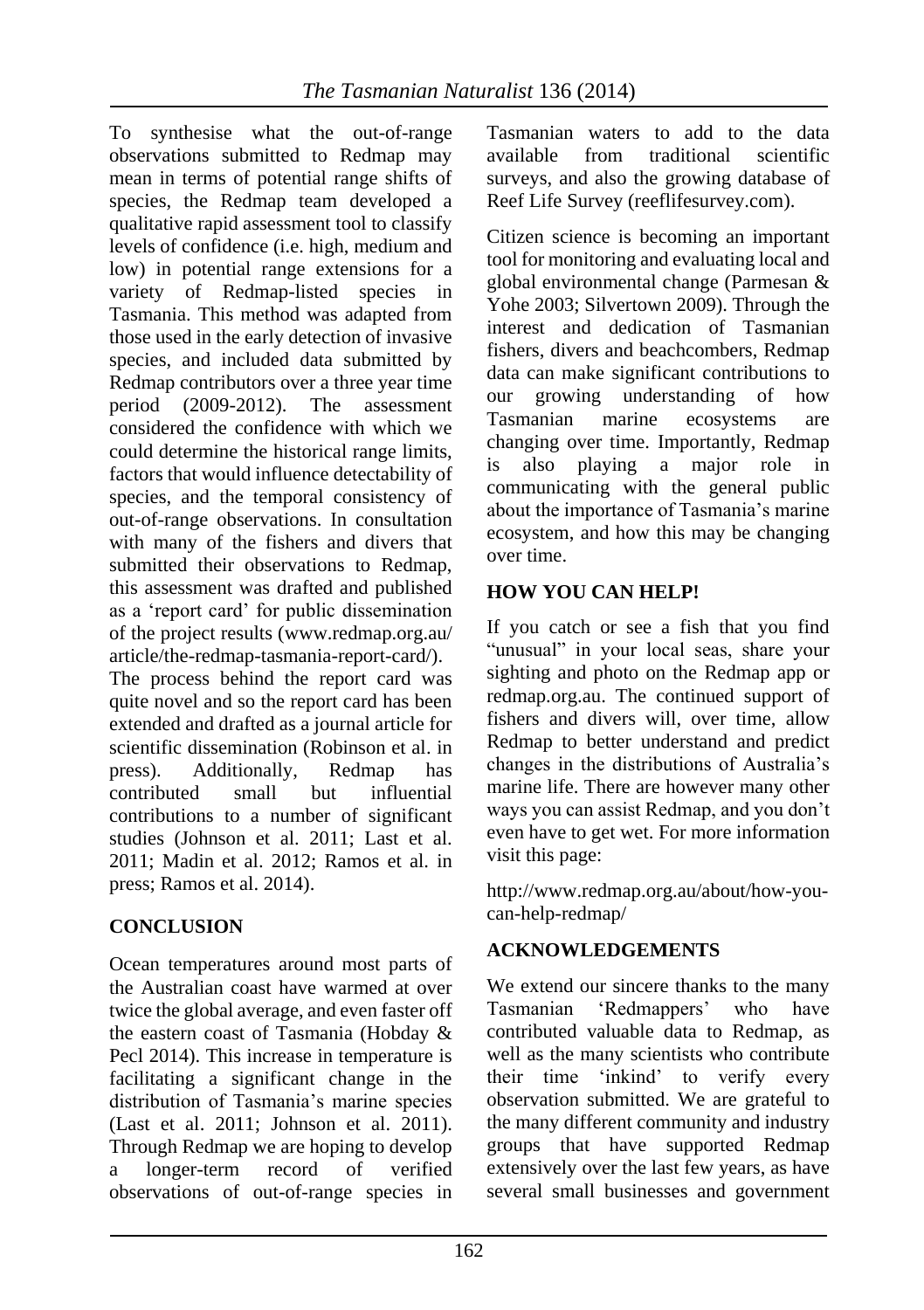departments. Funding for Redmap Tasmania was initially through the Tasmanian Community Fund, but has also included Inspiring Australia, Australian National Data Service, Fishwise, Department of Agriculture Fisheries and Forestry, Climate Connect and the Institute for Marine and Antarctic Studies at the University of Tasmania.

### **REFERENCES**

- Bates, A.E., Pecl, G.T., Frusher, S., Hobday, A.J., Wernberg, T., Smale, D.A., Sunday, J.M., Hill, N.A., Dulvy, N.K., Colwell, R.K., Holbrook, N.J., Fulton, E.A., Slawinski, D., Feng, M., Edgar, G.J., Radford, B.T., Thompson, P.A. & Watson, R.A. (2014). Defining and observing stages of climate-mediated range shifts in marine systems. *Global Environmental Change* 26: 27–38.
- Burrows, M.T., Schoeman, D.S, Richardson, A.J., Molinos, J.G., Hoffman, A., Buckley, L.B., Moore, P.J., Brown, C.J., Bruno, J.F., Duarte, C.M., Halpern, B.S., Hoegh-Guldberg, O., Kappel, C.V., Kiessling, W., O'Connor, M.I., Pandolfi, J.M., Parmesan, C., Sydeman, W.J., Ferrier, S., Williams, K.J. & Poloczanska, E.S. (2014). Geographical limits to species-range shifts are suggested by climate velocity. *Nature* 507: 492–495.
- Chen, I.C.C., Hill, J.K., Ohlemüller, R. Roy, D.B. & Thomas, C.D. (2011). Rapid range shifts of species associated with high levels of climate warming. *Science* 333: 1024–1026.
- Dulvy, N., Rogers, S., Jennings, S., Stelzenmüller, V., Dye, S. & a Skjoldal, H. (2008). Climate change and deepening of the North Sea fish assemblage: a biotic indicator of warming seas. *Journal of Applied Ecology* 45(4):1029–1039.
- Hobday, A. & Pecl, G.T. (2014). Identification of global marine hotspots:

sentinels for change and vanguards for adaptation. *Reviews in Fish Biology and Fisheries* 24: 415–425.

- Johnson, C.R., Banks, S.C., Barrett, N.S., Cazzasus, F., Dunstan, P.K., Edgar, G.J., Frusher, S.D., Gardner, C., Helidoniotis, F., Hill, K.L., Holbrook, N.J., Hosie, G.W., Last, P.R., Ling, S.D., Melbourne-Thomas, J., Miller, K., Pecl, G.T., Richardson, A.J., Ridgway, K.R., Rintoul, S.R., Ritz, D.A., Ross, J., Sanderson, C, Shepherd, S, Slotwinski, A., Swadling, K.M. & Tawd, N. (2011). Climate change cascades: shifts in oceanography, species' ranges and marine community dynamics in eastern Tasmania, *Journal of Experimental Marine Biology and Ecology* 400: 17–32.
- Last, P., White, W., Gledhill, D., Hobday, A., Brown, R., Edgar, G. & Pecl, G. (2011). Long-term shifts in abundance and distribution of a temperate fish fauna: a response to climate change and fishing practices. *Global Ecology and Biogeography* 20(1): 58–72.
- Madin, E.M.P., Ban, N.C., Doubleday, Z.A., Holmes, T.H., Pecl, G.T. & Smith, F. (2012). Socio-economic and management implications of rangeshifting species in marine systems. *Global Environmental Change* 22: 137–146.
- Parmesan, C. & Yohe, G. (2003). A globally coherent fingerprint of climate change impacts across natural systems. *Nature* 421: 37–42.
- Ramos, J., Pecl, G.T., Semmens, J.M., Strugnell, J.M., León, R.I. & Moltschaniwskyj, N.A. (in press). Reproductive success of *Octopus tetricus* at its range extension in south-eastern Australia. *Marine and Freshwater Research*.
- Ramos, J., Pecl, G.T., Moltschaniwskyj, N.A., Strugnell, J.M., León, R.I. & Semmens, J.M. (2014). Body size,